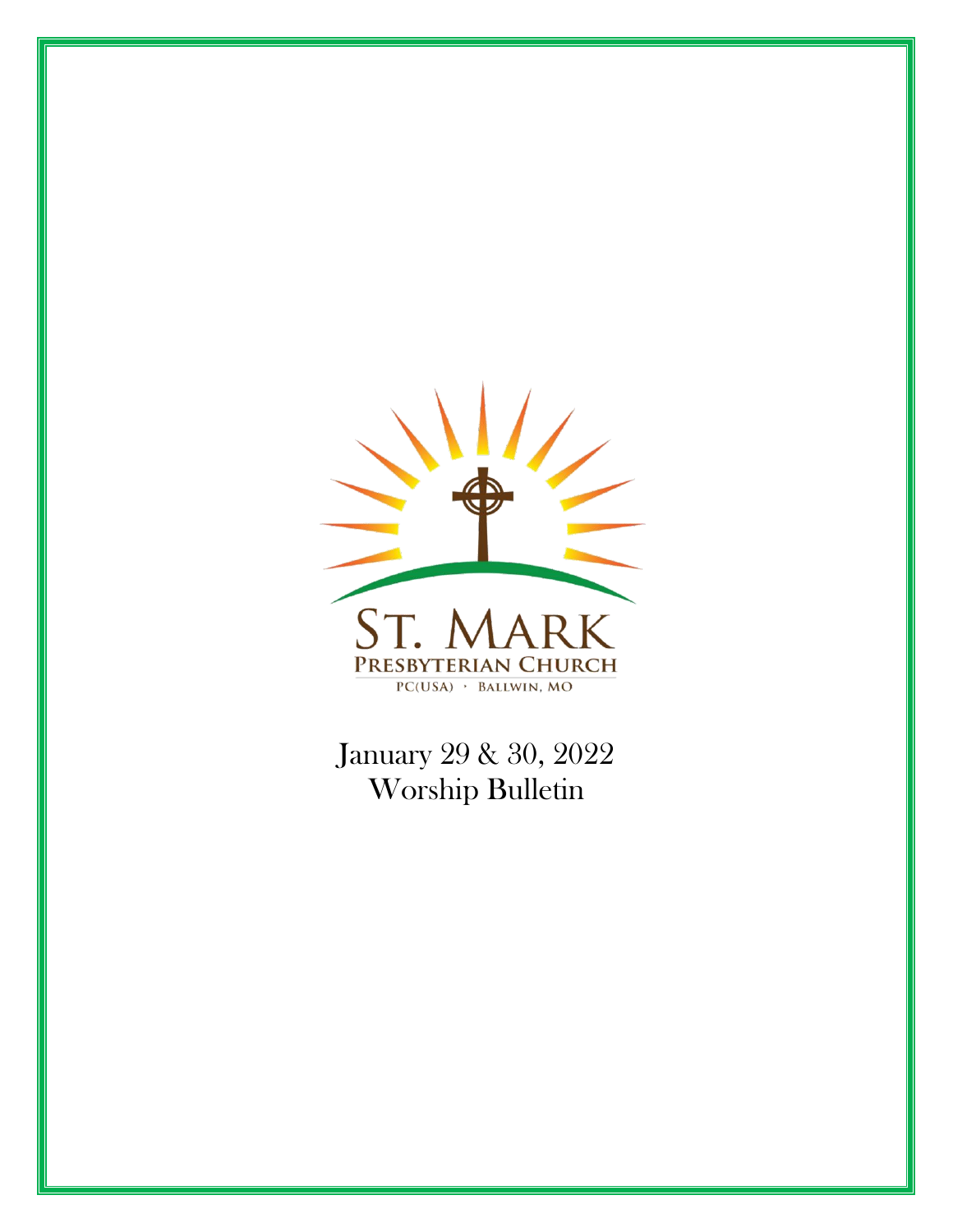#### ORDER OF WORSHIP

#### CENTERING PRAYER FRAGIST CENTERING PRAYER FRAGIST CENTERING PRAYER

"Dear Lord, take out of our hearts all bitterness, hatred, and even indifference, unconcern, as it respects others. Help us to feel kindly toward others, to be sincerely interested in their welfare and happiness. The Lord Jesus was interested in everybody, felt kindly toward everybody. There was never any bitterness, or hatred, or indifference towards those with whom he was daily thrown into contact. Love, true love, unselfish love, love that suffereth long and is kind, was ever to the front, was ever actively in evidence. Grant that it may also be true of all of us in all our relations and contact with others. It is his beautiful spirit that we need to catch, and carry with us all through life."

| <b>PRELUDE (Sunday Worship)</b>                                                                       | Voluntary in D minor                                                                                                                                                         | Long $(18th$ century) |
|-------------------------------------------------------------------------------------------------------|------------------------------------------------------------------------------------------------------------------------------------------------------------------------------|-----------------------|
| <b>WELCOME and ANNOUNCEMENTS</b>                                                                      |                                                                                                                                                                              |                       |
| <b>CALL TO WORSHIP</b><br>Incline your ear to me and save me.<br>For you are my rock and my fortress. | In you, O LORD, I take refuge; let me never be put to shame.<br>In your righteousness deliver me and rescue me;<br>Be to me a rock of refuge, a strong fortress, to save me, | <b>Psalm 71:1-3</b>   |

Come! Let us worship our God together!

#### **PRAYER OF CONFESSION**

**God of life, we admit to you and to each other that we have not always lived lives of love. We have lost patience and been rude. We have been irritable and insisted on our own way. We have even stopped loving altogether. Forgive us and heal us, dear God. We continue to pray through the name of your loving Son, Jesus Christ.**  (Silent Confession)

#### ASSURANCE OF GRACE

#### **† SHARING THE PEACE OF CHRIST**

The peace of Christ be with you. **And also with you.**

#### **†GLORY TO GOD Hymnal #582**

TIME WITH CHILDREN (Sunday Worship) (Children  $5<sup>th</sup>$  grade and younger may leave to attend Sunday School)

Q. What is our chief end?

 **A. Our chief end is to glorify God and to enjoy God forever.** 

#### **† HYMN "This Is My Song" Hymnal #340**

SCRIPTURE Luke 4:21-30

**† AFFIRMATION OF FAITH Westminster Confession of Faith,** 

SERMON THE SERMON "Equal and Opposite" Rev. Dr. Dave Burgess

 **Shorter Catechism Question One**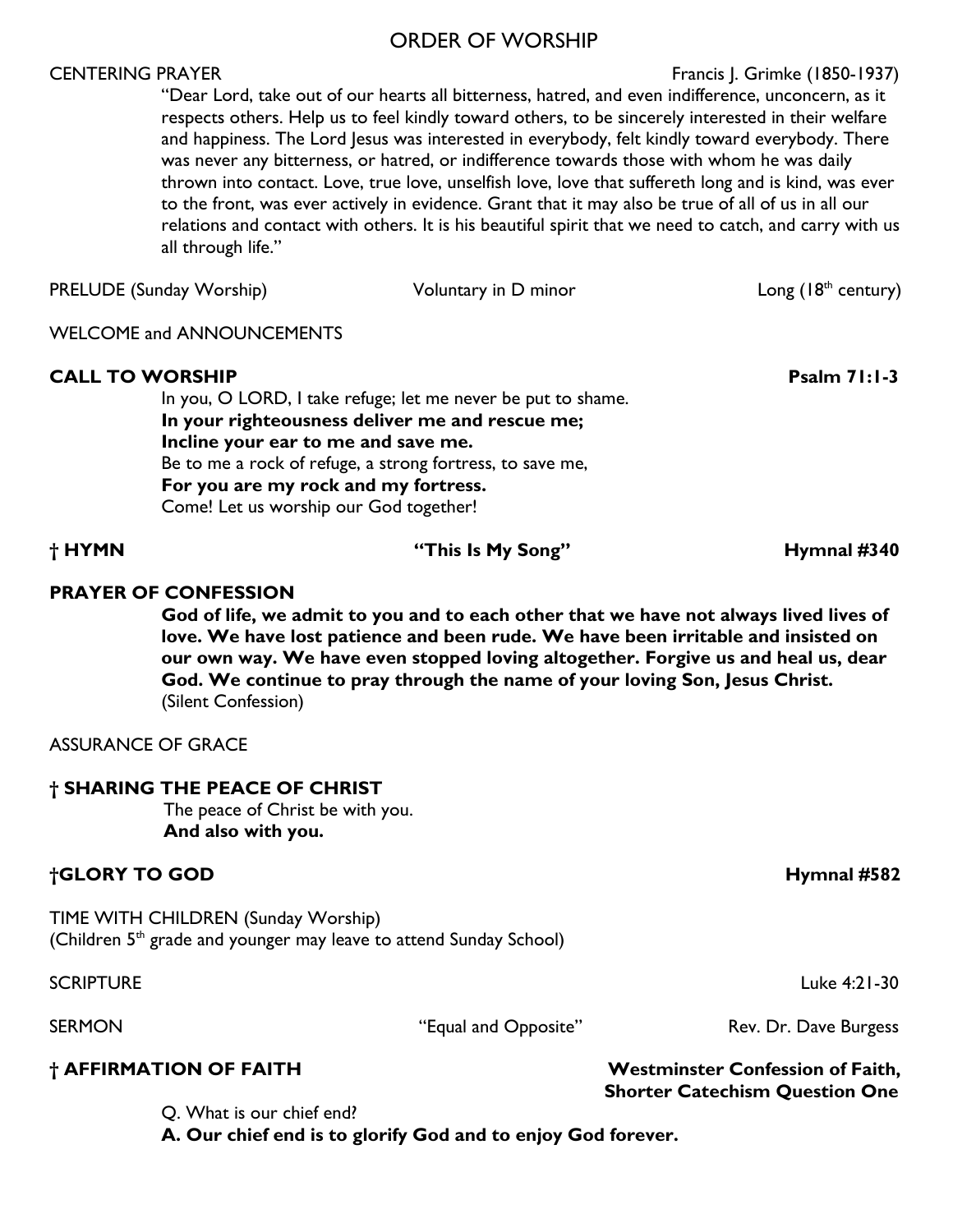# **† THE DOXOLOGY Hymnal #606**

## **PRAYERS OF THE PEOPLE AND THE LORD'S PRAYER**

**Our Father, who art in heaven, hallowed be thy name, thy kingdom come, thy will be done, on earth as it is in heaven. Give us this day our daily bread; and forgive us our debts, as we forgive our debtors; and lead us not into temptation, but deliver us from evil. For thine is the kingdom, and the power, and the glory, forever. Amen.** 

| † HYMN                    | "Love Diving, All Loves Excelling" | Hymnal #366            |
|---------------------------|------------------------------------|------------------------|
| † CHARGE AND BLESSING     |                                    |                        |
| † BENEDICTION             | "Go to the World!"<br>Verse I      | Hymnal #295            |
| POSTLUDE (Sunday Worship) | Diapason Movement                  | Green $(18th century)$ |

*† You are invited to stand, as you are able* 

| <b>UPCOMING EVENTS</b> |                                                                                                    |  |
|------------------------|----------------------------------------------------------------------------------------------------|--|
| <b>January 30</b>      | Annual Congregational Meeting, following 10 am worship                                             |  |
|                        | <b>January 30</b> Teacher Orientation and Safe Church Q&A,<br>following the Congregational Meeting |  |
|                        | <b>February 6</b> Informational Meeting for Adult Mission Trip,<br>following 10 am worship         |  |
|                        | February 8 Go Getters Luncheon, Lazy River Grill, 12 pm                                            |  |
|                        | <b>February 13</b> Souper Bowl of Caring                                                           |  |
|                        | <b>February 20 Scout Sunday</b>                                                                    |  |
|                        | February 25 & 26 PW Virtual Retreat                                                                |  |
|                        | <b>February 27</b> Blood Drive, 8:30 am $-1:30$ pm                                                 |  |
|                        | <b>February 27 Discover Mission Sunday</b>                                                         |  |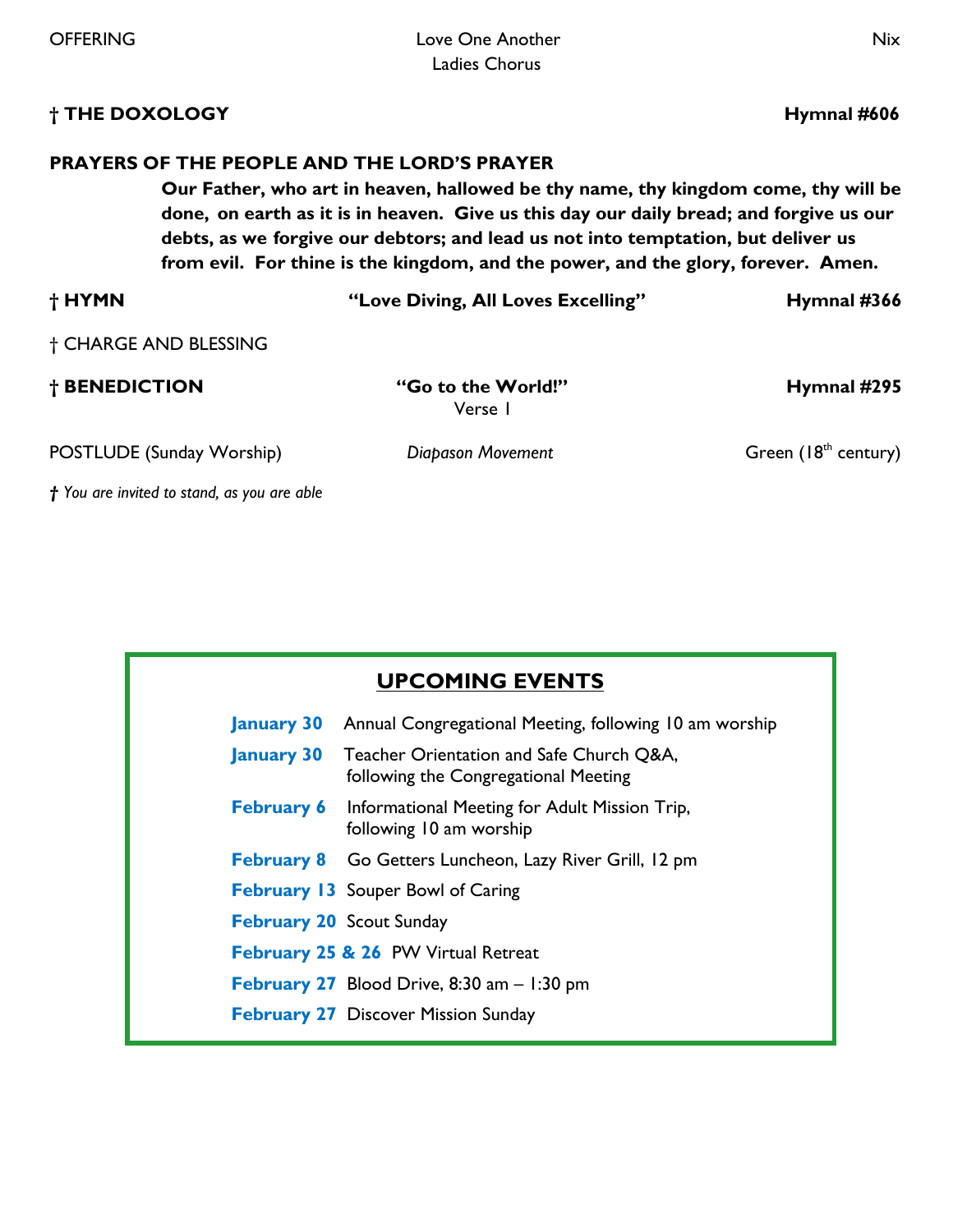# **WELCOME TO ST MARK PRESBYTERIAN CHURCH!**

We are pleased to have you join us this morning. Your presence enriches both us and this experience of worship together. It is our prayer this will be a time of challenge and encouragement. Wherever you may be on your faith journey, there is a place for you to participate in our life together here at St. Mark.

**To Our Guests.** We hope you enjoy your visit today. Whether this is your first visit, or you have been coming to St. Mark and are considering joining the church and you would like to know more about St. Mark, we would be happy to talk with you.

For more information, please contact the church office, 636-394-2233.

**Please wear your NAMETAG at church.** Don't have one? Stop by the church office where you will find a form to fill out in the "Name Badge" mailbox.

**Listening devices** are also available and may be picked up from the sound technician in the booth at the back of the sanctuary.

**January/February/March** *These Days* devotional booklets are in the lobby at the Mark entrance.

**Please be aware** that, as St. Mark works to increase safety and security, all doors to the building are locked Sunday morning once worship has begun. Those who arrive late should approach the Mark door and will be admitted by a member of the Security Team.



**THE ST. MARK PRAYER LIST** is available at the Welcome Center on Sunday mornings and in the Prayer Circle mailbox in the church office the rest of the week. If you would like prayers for someone you can ask one of the pastors, contact the church office or Pat Marshall.

# **WAYS TO GIVE**

If you would like to make a monetary donation to St. Mark, we have several convenient and easy ways to do this:

- 1. **In-person:** An offering plate is available in the Narthex after the worship service.
- 2. **Mail**: Please make check out to St. Mark Presbyterian Church and send to:
- St. Mark Presbyterian Church
- 601 Claymont Drive
- Ballwin, MO 63011
- 3. **Online**: To donate, use the **QR Code** here to



be directed to our giving page on discoverstmark.org, **OR** go to:

www.discoverstmark.org/ giving/make-an-on-linedonation-to-st-mark/



# **MUSIC NOTES**

Today's prelude is a traditional English voluntary. There are 2

sections, a slow introduction, and a quicker  $2^{nd}$ section which has some limited imitative counterpoint. This voluntary is composed for an organ without pedals. Pedals were not standard on organs until after the Baroque era.

#### **GO GETTERS FEBRUARY LUNCHEON**

Our February Go Getter luncheon will be on February 8, 2022. Please mark your calendars now to attend. We plan to meet at The Lazy River Grill, [631 Big Bend Road, Ballwin, MO](https://www.google.com/maps/search/631+Big+Bend+Road,+Ballwin,+MO+63021?entry=gmail&source=g) [63021.](https://www.google.com/maps/search/631+Big+Bend+Road,+Ballwin,+MO+63021?entry=gmail&source=g) 636/207-1689.

Please let Judy Richardson or Jan Graves know of your plan to attend. We look forward to seeing you there!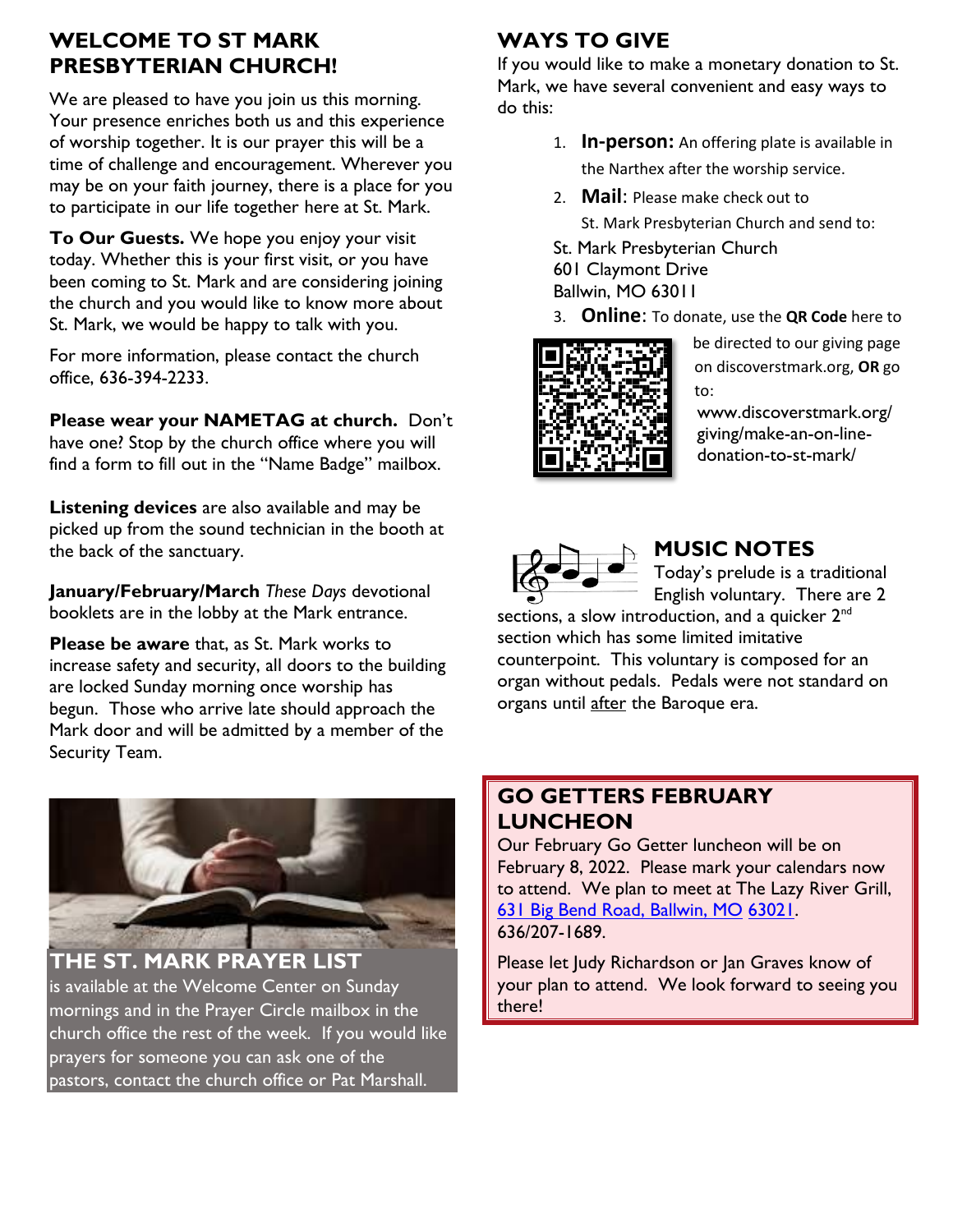# **ADULT CHRISTIAN EDUCATION ST. MARK**



Everyone is welcome to join us for our new adult Sunday school class. We are studying the longest book of the Bible, the Psalms. There are songs and poems about joy, hope, despair, anger, and every human emotion. Whatever you are feeling, there's a psalm for it. We will look at favorite passages and explore many unknown chapters. Some people sing the verses, others pray them, but we will learn how to live the Psalms.

The class will gather at 8:50 AM at St. Mark Presbyterian Church in Room 102. There will also be an option to attend the class virtually on ZOOM. Please contact Pastor Dave for login credentials or if you have any thoughts or questions.



Through his book and videos, our study guide, Adam Hamilton will help us to explore four major world religions—Hinduism, Buddhism, Islam, and Judaism and compare the beliefs of each with those of Christianity.

Bible study meets in person, with an online Zoom option, Fridays at 9:00am in room 102. Our February dates are 4th, 18th, and 25<sup>th</sup>. Contact pastor MP at mpanco@discoverstmark.org for a Zoom link or more information about this Bible Study.

## **WHAT'S HAPPENING WITH YOUTH**



Youth meet weekly in person to have fun, fellowship, and faith experience. Did I forget to say SNACKS?!?!?! Snacks too! Join us Wednesdays from 6-7 pm in the youth room!

**We are currently discussing Old Testament Bible heroes!**



The Souper Bowl of Caring is a youth-inspired national movement focused on tackling hunger. \$170 million has been donated across all 50 states since 1990. All donations stay local. St. Mark Youth will be collecting non-perishable food and monetary donations. Donate on February 12 & 13 to show support for your favorite team and help tackle hunger through our local mission partners!

#### **WHAT'S HAPPENING WITH CHILDREN'S MINISTRY**

#### **TEACHER ORIENTATION AND SAFE CHURCH Q & A SUNDAY, JANUARY 30**

Teacher orientation & Safe Church Q & A with Latisha Gilliland, Children's Ministry Director, will be available in room 102 immediately following the Congregational Meeting on January 30. Bring any questions you may have regarding Safe Church Policy or becoming a St. Mark volunteer.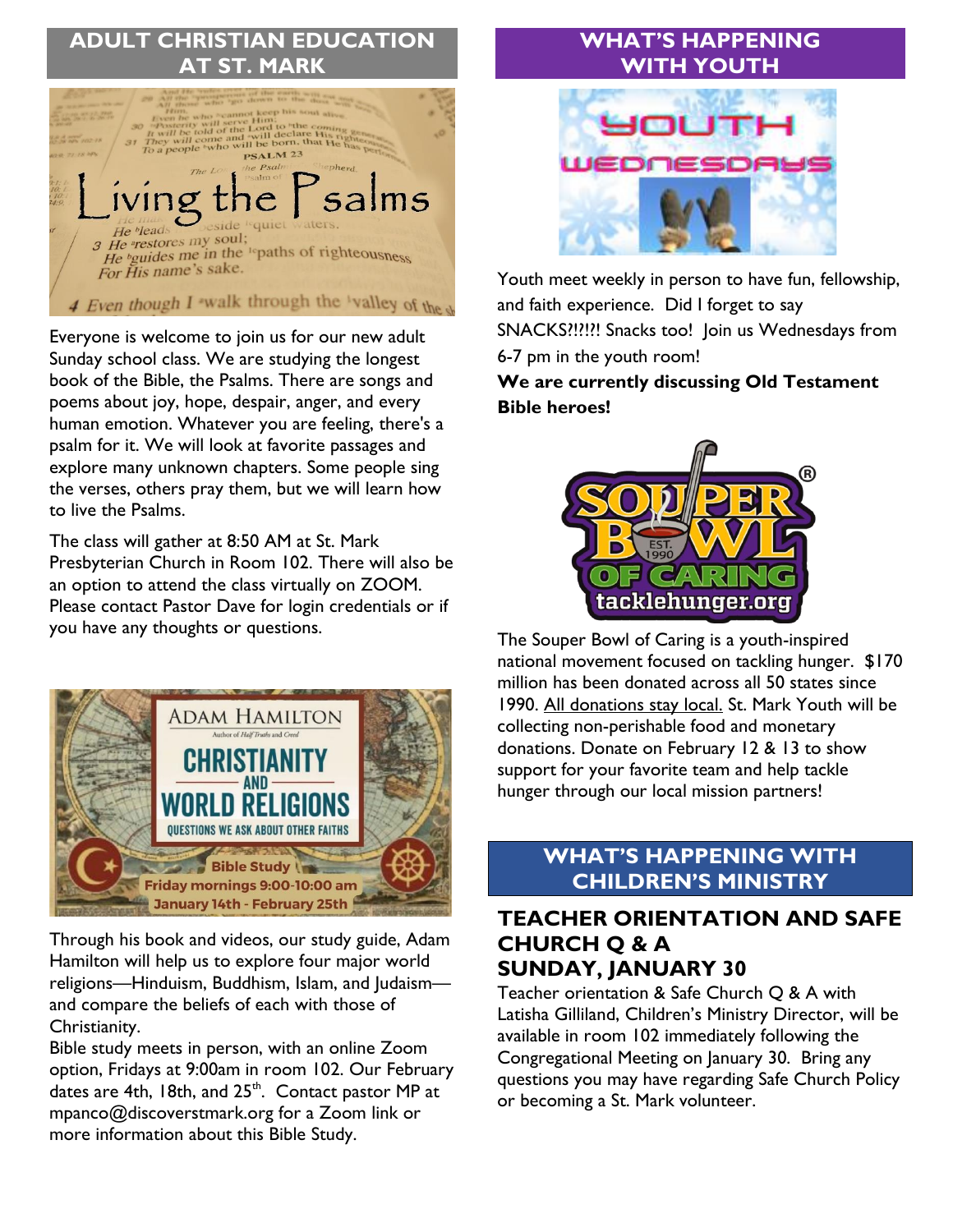## **"SHOUT HOSANNA" A MUSICAL FOR PALM SUNDAY!**



Be sure to register to participate in "Shout Hosanna" A Musical for Palm Sunday! We will meet every Wednesday from 5-6 pm for rehearsal. All children ages 3 – 12 are welcome! **Contact** 

[lgilliland@discoverstmark.org](mailto:lgilliland@discoverstmark.org) for more information. Sign up today!!

#### **MISSION AT ST. MARK**

#### **PERSONAL CARE PRODUCT COLLECTION**



Did you know that SNAP/EBT/WIC/Food stamps *cannot* be used for personal care products? During January and February, we will collect deodorant, bar soap, shampoo, lotion, and

toothpaste. Please place your donations on the table in the pastors' hallway. You may also write a check indicating the mission partner(s) on the memo line.

# **ADULT MISSION TRIP**



#### **JULY 10-16 – SPIRIT LAKE, NORTH DAKOTA**

Mission trip activities include light construction and summer day camp support. Contact Joyce Blackwell if you are interested in participating.

**There will be an informational meeting in Room 102 on February 6 th following Sunday worship.** 

# **DISCOVER MISSION SUNDAY FEBRUARY 27**



Representatives from our primary mission partners will participate in worship as well as be available at display tables in the narthex before and

after the Sunday service to share with you their work and how you can support them.

(If viewing the bulletin electronically, the mission partner names are "hot links" to their websites.)

**[Circle of Concern](https://www.circleofconcern.org/)** - Food Pantry

**[Isaiah 58 Ministries](http://i58ministries.org/)** - Food Pantry

**[Lafayette Industries](http://lafayetteindustries.com/)** - Sheltered Workshop

**[Marion Medical Mission](https://d.docs.live.net/ba43d0df6f3bbde3/Documents/St.%20Mark%20Mission/mmmwater.org)** - Clean Water

**[Mound Ridge](http://moundridge.org/)** - Retreat and Mission Center

**[Peace Meal Project](http://towergrovechurch.org/peace-meal/)** - Weekly Community Meal

**[Presbyterian Children's Homes and Services](http://pchas.org/)** - Children & Families in Crisis

**[UKirk](http://ukirkstl.org/)** - College Student Outreach



## **Sunday, February 27, in Gleason Hall 8:30 AM – 1:30 PM**

St Mark looks forward to seeing our past donors & renewing old friendships & hopefully meeting new donors & making new friendships this new year.

We encourage those members who have been thinking about giving for the first time to let this year be the beginning of a new habit in your life. A member of your community may be the one who receives your blood because of cancer, transplant surgery, other life-saving surgeries, genetic blood disorders, various illnesses and a multitude of various accidents.

Make an appointment today for February 27th at <http://www.redcrossblood.org/Donate/Blood> and enter: Saintmarkpres. **BE THE ONE WHO BRINGS HOPE AND HEALING TO THOSE PATIENTS IN NEED.**

Deacon's Health & Wellness Committee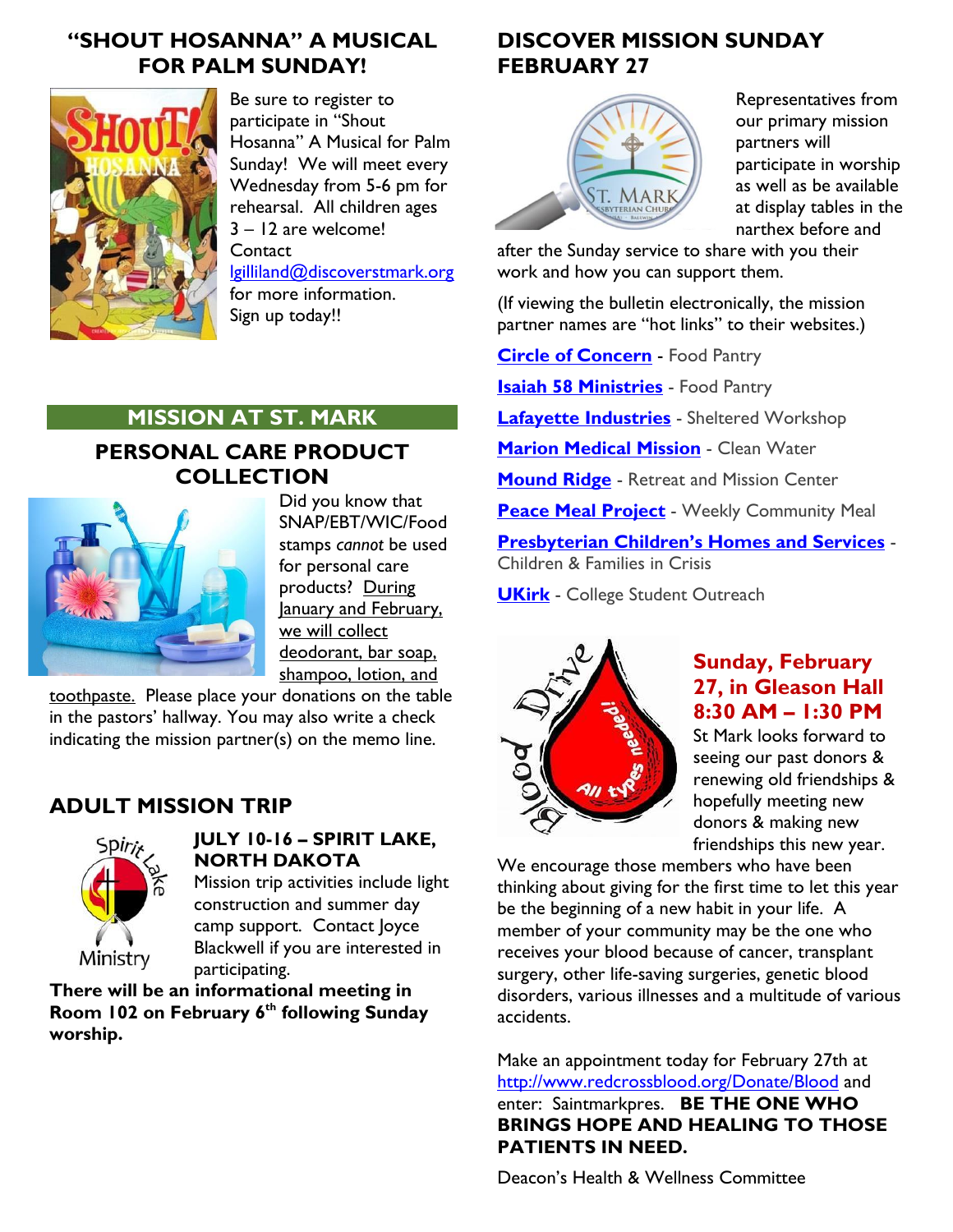## **ST. MARK PRESBYTERIAN WOMEN CLAYMONT PRESCHOOL AT**



# **Save the Date!**

It's back! Circle of Concern's popular golf tournament returns in 2022! Plan now to join us on Monday, May 23 at

Aberdeen Golf Club in Eureka

#### $16th$ Annual!

Hosted by St. Mark Presbyterian Church Benefiting the programs of Circle of Concern Contact Bob at 314.607.8260

Watch for registration info!

Sponsorships are available now! Contact Cyndi at 636.861.2623 x117

# **ST. MARK FALL 2022 REGISTRATION**



It's time for parents and grandparents of St. Mark preschool aged children to start planning for Fall. St. Mark families are offered priority registration beginning Tuesday, January 18. Half-day classes are available for children who will be 2 years old before October 1, 2022, through pre-kindergarten. Classes meet 9:00 to 12:00 with extended day until 1:30 for older children. Currently, during COVID, there are 62 children attending Claymont Preschool. We expect this number to increase this fall. The Preschool enjoys a wonderful reputation for excellent caring teachers and superb kindergarten readiness, causing some classes to fill quickly, so we hope St. Mark members will take advantage of this early registration period.

Please call Lynne Dauve, call or email [ldauve@discoverstmark.org](mailto:ldauve@discoverstmark.org) for more information. Our registration form and other Missouri State required forms are available at DiscoverStMark.org.

We have a very limited number of openings in our 3 year old classes currently, so if you have a new neighbor or know of someone looking for a fabulous preschool, please recommend us to them!